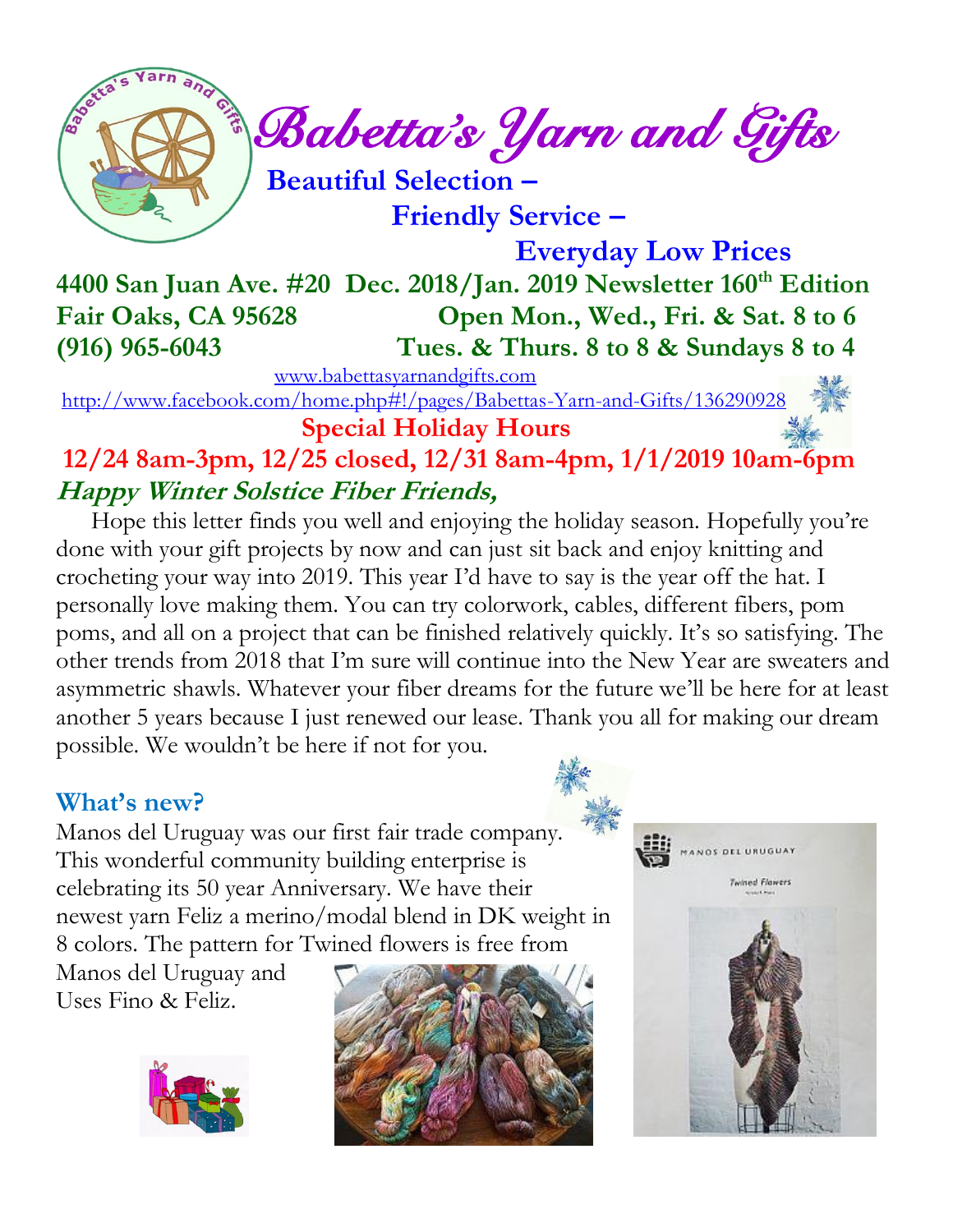From Plymouth Yarns we have new colors in Dream Baby & Forget Me Not Plus a new yarn Viento an amazingly soft baby Alpaca/bamboo blend.









New needles from Knitter's Pride







# **End of 2018 clearance SALE! Time to make room for 2019**

**You'll find select yarns and products throughout our stock.**

**Savings from 10% to 50% Dec. 26 through Jan. 1 Interchangeable needle sets & project bags will be 10% off**